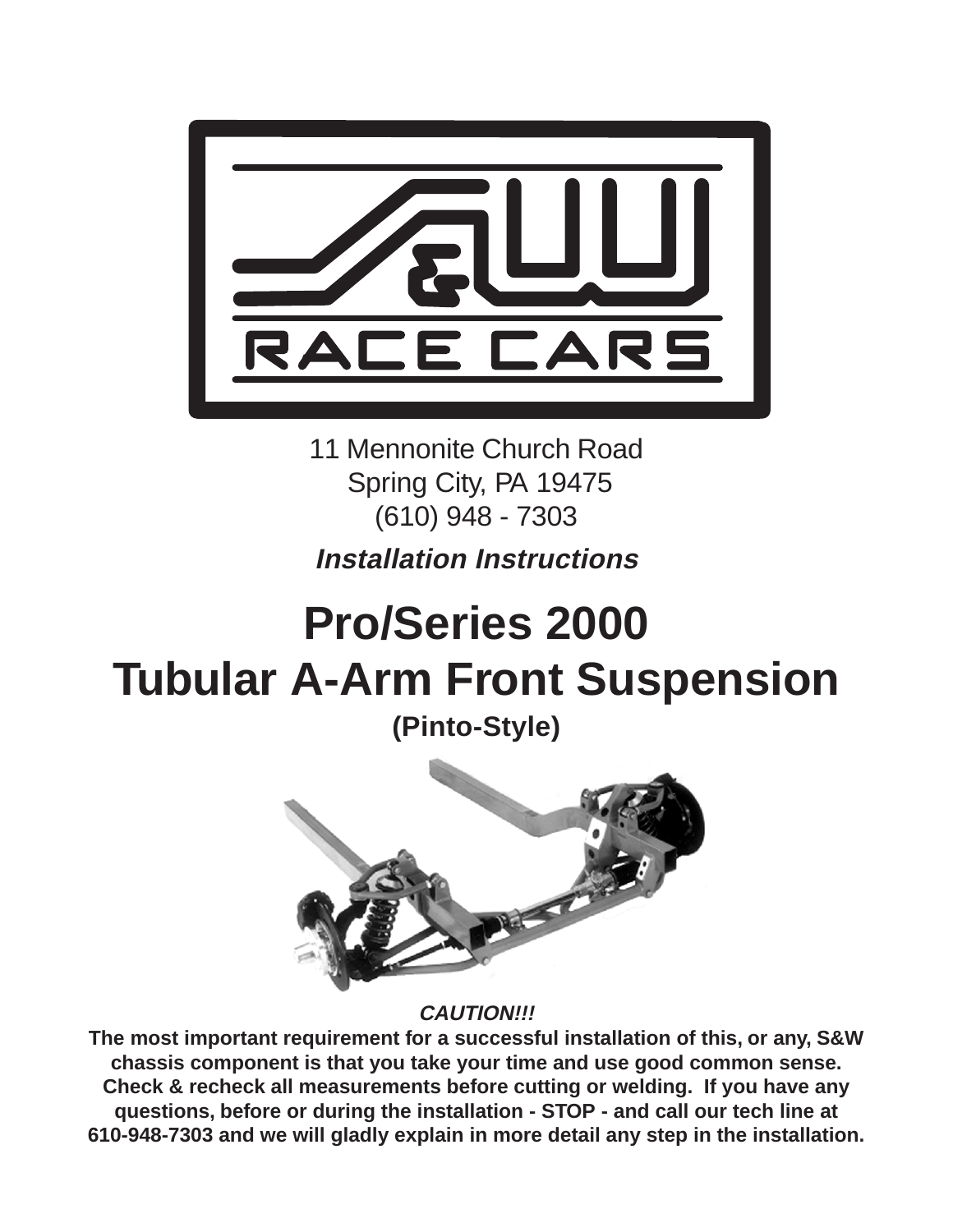#### **Please read all instructions in full before beginning installation.**

# **Preparation:**

Installing S & W RACE CARS frame rails and front suspension into a clean car is a relatively easy job, although there are certain precautions that should be taken for your safety and to insure that the finished product is aligned properly. It is recommended that you wear eye protection during the removal of the stock floor, suspension and other components, and during welding and fabrication. Proper supports and jack stands must be used, not only for construction purposes (such as keeping the chassis level), but also for safety reasons. This work should be performed in a dry, well lit shop with a level or near-level floor.

While installing your frame rails and front suspension, remember that the quality of your workmanship will directly affect the ultimate strength of the entire race car structure. It is important that all areas to be welded are clean, free of oil, slag, paint, undercoating and, of course rust.

Quality work requires the proper tools. Here is a list of some of the tools you will need.

- A. Common hand tools for removing the stock suspension components and car interior.
- B. Jack stands for supporting the car and new frame rails.
- C. Floor jack for raising the car, removing the front frame section.
- D. Measuring tools 12' tape measure, level, inclinometer, plumb bob, string, builders square, large square felt tip pen or soap stone.
- E. Cleaning tools gasket scraper and wire brush to remove undercoating.
- F. Cutting tools oxyacetylene torches, hand-held reciprocating saw or rotary grinder with a cutting disc.
- G. Welding equipment a MIG welder is recommended. TIG welding is acceptable, but is unnecessary for this type of work.

#### **Warning: Effective Jan. 1, 1995 stick welding is prohibited by NHRA. S & W Race Cars strongly suggests that these components not be stick welded!**

- 1) With all the stock components still in the car, and the car sitting on the floor at ride height, measure and record the wheelbase.
- 2) Raise the car to a comfortable working height, and level it from front to back, and side to side. This can be done front to back by placing the level on the rocker panel. Level the car side to side by placing the level on the front crossmember and on a horizontal floor panel at the rear of the car.

**Note: from this step to the final step always be aware to maintain the car's level condition!**

3) After removing the wheels and tires measure and record the front and rear track width by using a builders square set against the outside face of the front hubs or brake drum. Mark the floor to indicate the locations of the spindles and axle C/L for future reference.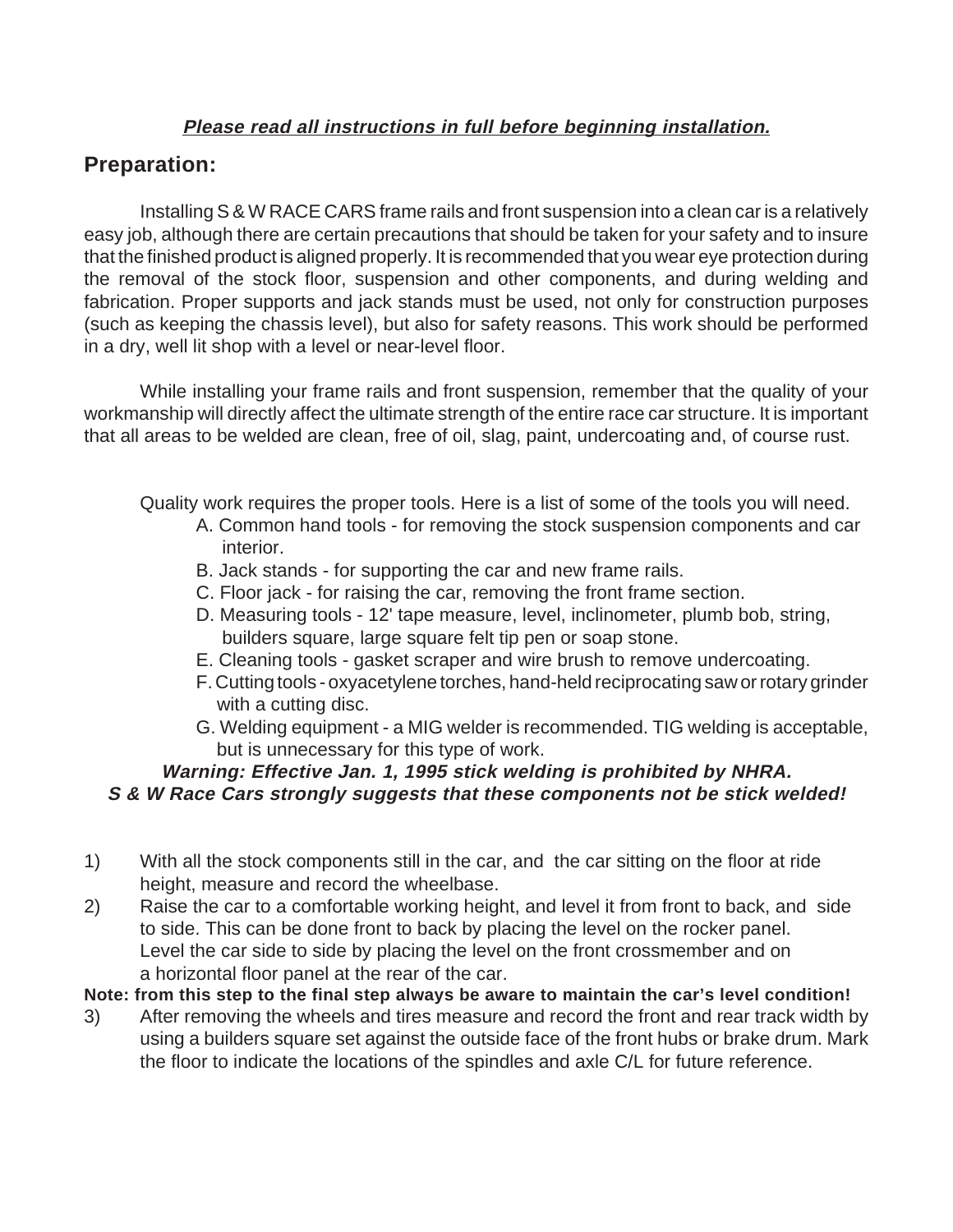4) In order to insure that your frame rails are centered in the car properly, you must find the chassis centerline (C/L). The chassis C/L is the midpoint line that runs the length of the car. To find the C/L , drop a plumb line from the same two points on the opposite side of the car to the shop floor. Do this at the front and rear of the car, for this application measure half the distance between each set of plumb line marks on the floor that you marked in step number 3. Each of these half distances can be connected and a straight line can be drawn on the floor running from front to back, which represents the center line of the car. It is a good idea to drop a plumb line to the C/L on the ground and transfer it onto the car by punching marks on a few crossmembers. Now if you have to move the car or when you do future work, the C/L can be quickly reestablished. The C/L can also be used for suspensions alignment work.

### **Disassembly:**

- 5) Remove all existing sheet metal (hood, fenders, grill, etc.) and front seats and carpet.
- 6) If your engine and transmission will stay in the same location measure and record the front to rear and side to side location. Then remove engine and transmission, fuel line, electrical wiring, battery, etc..

#### 7) **Determining the mounting and cut off location for your application:**

**A) Unibody cars;** On these cars, the existing front suspension can usually be removed in one piece by unbolting the subframe from the body, then connect the front frame to the back frame by using 2" x 3" box tubing.

**B) Full frame car;** On these cars, so you can reduce the total weight of the car we recommend that you remove as much of the stock frame as possible and replace and connect the front frame with 2" x 3" box tubing.

**C) 2" x 3" box tube chassis;** On these cars, cut the rear frame so you can butt the front frame to the rear frame so it will place the front spindle at the correct wheelbase.

**Note: for some applications and rear frame rail widths you may have to connect the front frame to the rear frame using out riggers or a dropped crossmember. Remove front frame section as per your application.**

8) Remove the stock floor and replace it with steel or aluminum floor panels. **This step is if you want to reduce the total weight of the car and is recommended, but not necessary.**

## **Assembly:**

- 9) Secure the front frame rails to a flat surface with a clamp or vise. Position the frame rails parallel to each other 30" apart outside of frame to outside of frame, at the front of each frame rail check to make sure the frame rail is level or at zero degrees front to back and side to side. **Note: when positioning the frame rails make sure the upper shock mounting tabs are located up and to the outside as shown in photo #1.** Included with your frame package is a 26" section of 1-1/4" x .120" wall tubing. Tack weld this piece of tubing, inside the frame rails, at the rear of your frame to hold the frame rails to the correct width during installation. TACK WELD ONLY! This section will be removed later in the installation, and cut for use elsewhere. **see photo #1.**
- 10) Position the "K" member on the frame rail "K" member support brackets so that the top of the cross tubes are 5" below the top of the frame rails on each side. **See photo #1.**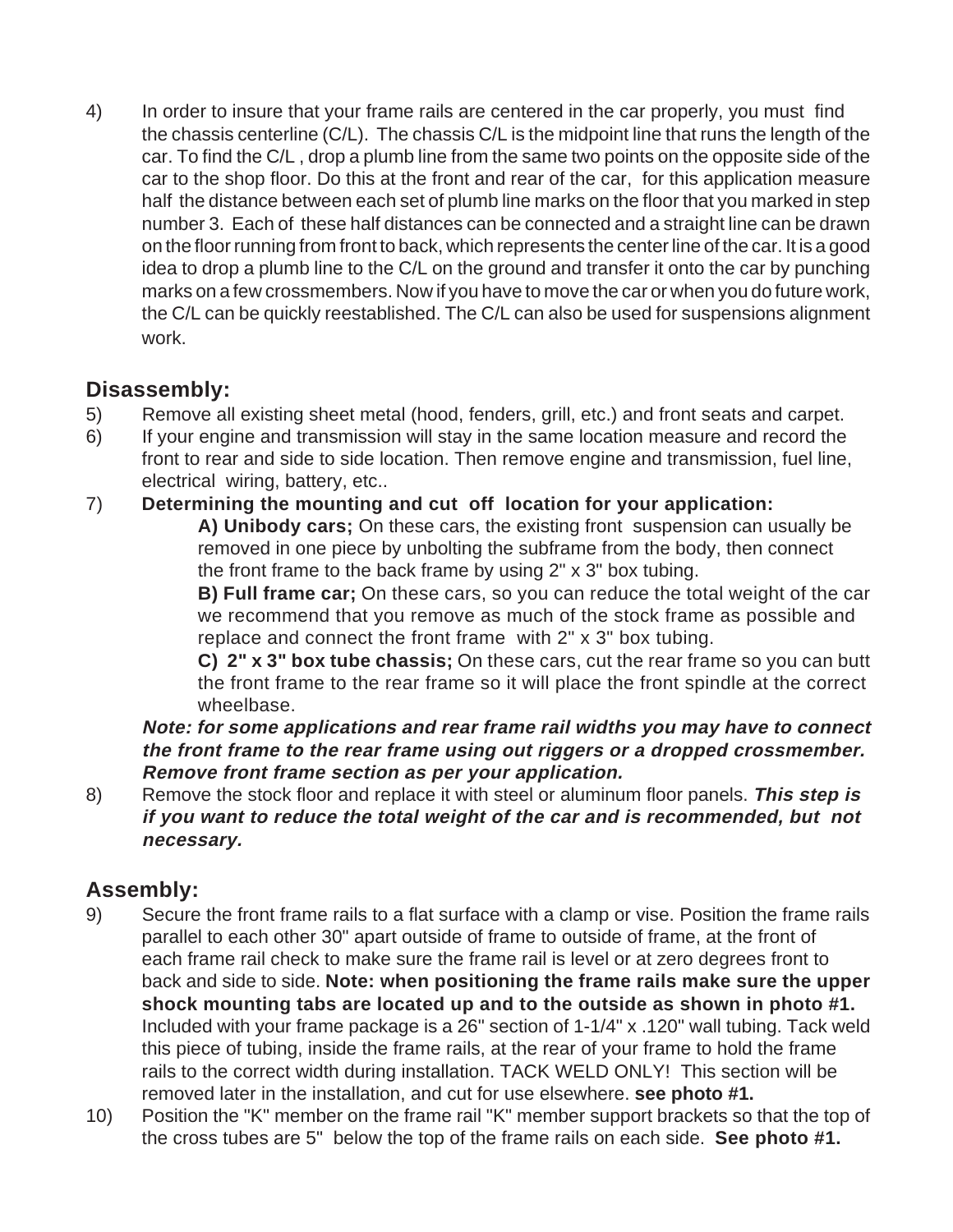- 11) **Tack weld** the "K" member in position.
- 12) Measure from the front of the frame rails back 12 5/16". This will be the centerline of your front spindles. Make a mark on the frame rails at this point so when installing the front frame section, you can use this mark to align your wheelbase.
- 13) Determine the front tire diameter and divide the tire height by two, this dimension is the distance from the bottom of the frame rails to the ground when at ride height. **(see drawing #1) Be sure to make your measurement at the point shown in the drawing.**
- 14) Position the front frame section under the front of your car at the correct height that you located in step # 13 and at the correct wheelbase using the mark that you made in step #12.
- 15) Tack weld the front frame section to the rear frame for your application

**Photo #1**

Temporary as explained in step 9



- 16) Install 2" x 3" tubing for outriggers, from the outer front frame rails to the rocker panels at the front of your door jam.
- 17) Assemble two rod ends and jam nuts into each upper A-arm. Screw the rod ends into the A-arm leaving 4-7 threads showing from the jam nut to the body of the rod ends. **frame**
- 18) Install the upper A-arms onto the upper mounting brackets of the frame rails. When installing the rod ends into the upper A-arm brackets insert half moon spacers between the rod

ends and the tabs to give the rod ends clearance from side to side.

**Note: when installing the upper A-arms, the ball joint threaded sleeve is offset to one side, the offset will be positioned toward the rear of the car. (See drawing #2)**

- 19) Install the lower a-arms onto the lower mounting brackets of the frame rails. **Note: there is a left and right hand side lower a-arm, when positioning the A-arms on the frame you want to have the lower shock mounts pointing upward, this will determine left and right.**
- 20) Install the shocks and springs onto the lower A-arm shock mounting tabs and upper shock mounts on the frame rails.





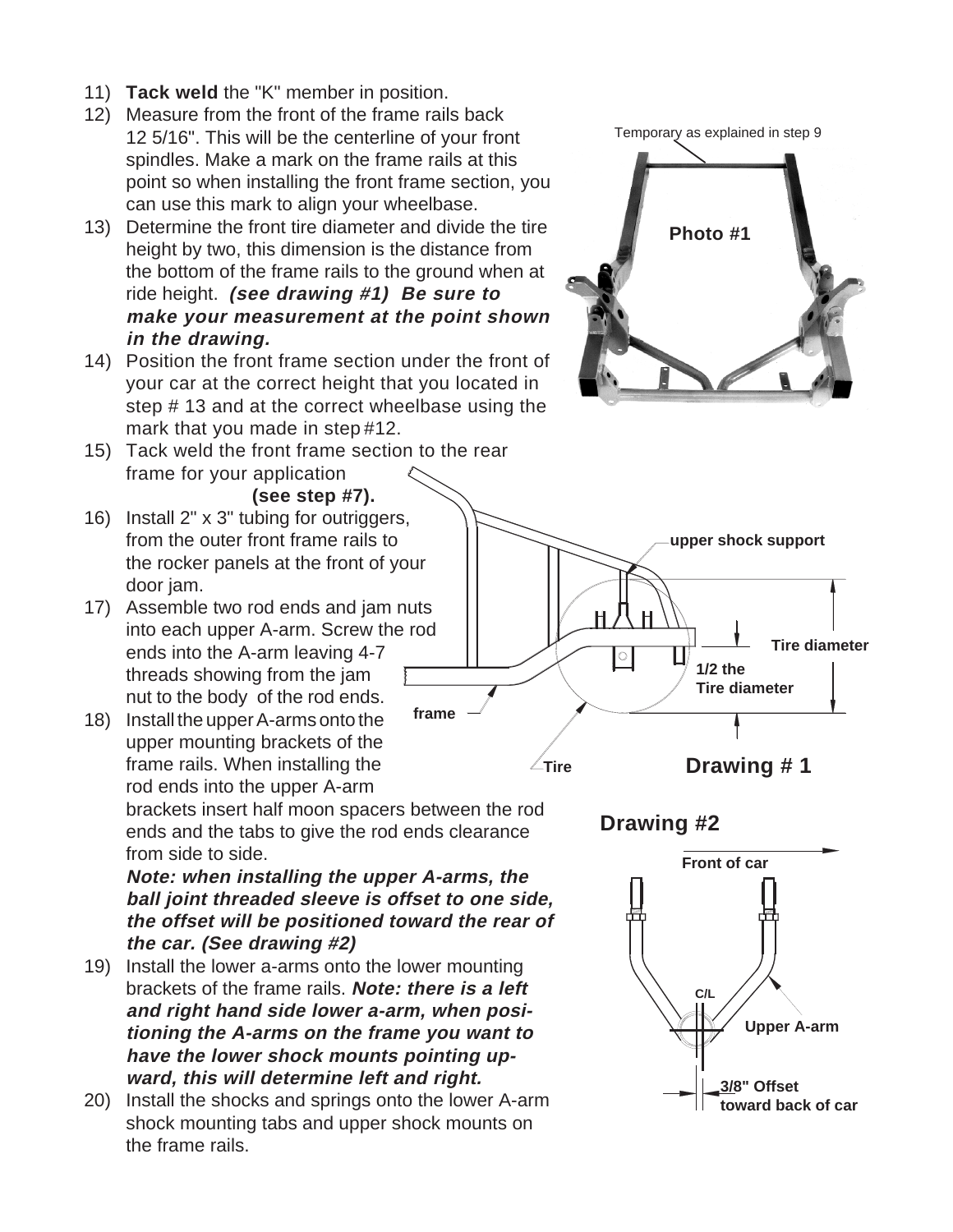- 21) Install one ball joint through each upper A-arm threaded sleeve from top to bottom, then place the rubber cover over the ball joint on the bottom side of the A-arm.
- 22) Install one ball joint through each lower a-arm threaded sleeve from bottom to top, then place the rubber cover over the ball joint on the top side of the A-arm.
- 23) Assemble the spindle onto the lower ball joint first and secure it in place with a nut and cotter pin, pull the upper A-arm down and insert the spindle on the ball joint securing it in place with a nut and cotter pin. **Note: there is a left and right hand spindle, you want the steering arms pointing toward the front of the car.**
- 24) Install the rack & pinion to the "K" member mounting the splined shaft on the driver side of the car, securing the driver side with 2 bolts and nylock nuts, and the passenger side with a polyurethane bushed clamp and 2 nylock nuts and bolts.
- 25) Thread the tie rod ends onto the steering shaft of the rack & pinion securing them in place with a jam nut.
- 26) Insert the tie rod ends into the steering arm of the spindles and secure it in place with a nut .
- 27) Position the front subframe supports in place from the front of your roll cage through your firewall to the front frame section and tack weld in place. **See drawing # 1& photo # 2.**
- 28) Remove the 26" piece of tubing you installed in step 9 from between the rear of the frame rails. Cut this tubing to fabricate two upper shock supports that run from the front subframe supports down to the top of the shock mounts on bothsides of the car. After you have cut and fit the shock supports you can tack weld themin place as shown in drawing # 1 & photo # 2. **Note: there is a lot of load on the upper shock mounts and special attention should be taken when installing supports and gussets.**
- 29) Install the front wheels and tires and move the front suspension and steering through it's travel, checking all clearances.
- 30) If all clearances are okay, remove wheels and tires then finish weld all connecting points and supports for the front frame.
- 31) Install your motor and transmission. When installing the motor S & W Race Cars recommends that you use a motor plate and mid-mount to keep the motor and transmission from moving side to side and lateral engine limiters on each side of the motor to keep the motor and transmission from moving front to back.
- 32) Install your front body sheet metal or fiberglass using a S & W front body mounting kit, part# 95-500.

#### **S & W Race Cars has a complete inventory of motor plates, mid-mounts and engine limiters for most engine and transmission combinations.**

33) Reinstall the front wheels and tires.

# **Front End Alignment:**

#### **S & W Race Cars recommends that the front end alignment should be done by a reputable front end shop with all the proper equipment.**

- 34) Set the caster ( the angle of the spindle) at 3-7 degrees positive, this will angle the top of the spindle back. **(See drawing #3).**
- 35) Set the camber ( the up and down angle of the tire) at plus or minis 1/2 of a degree, this will make the tire as straight up and down as possible. **(See drawing #4).**
- 36) Set the toe by measuring the width from the center of one front tire to center of the other, at the at the front and rear of the tire, (with the wheels pointed straight ahead). If the front measurement is greater than the rear, your front has toe out. If the front measurement is less than the rear it is toe in. Adjust the tie rod ends until the front is at 1/16" to 1/8" toe-in.
- 37) When the alignment is finished, be sure all nuts are properly tightened and that all cotter pins are correctly installed.